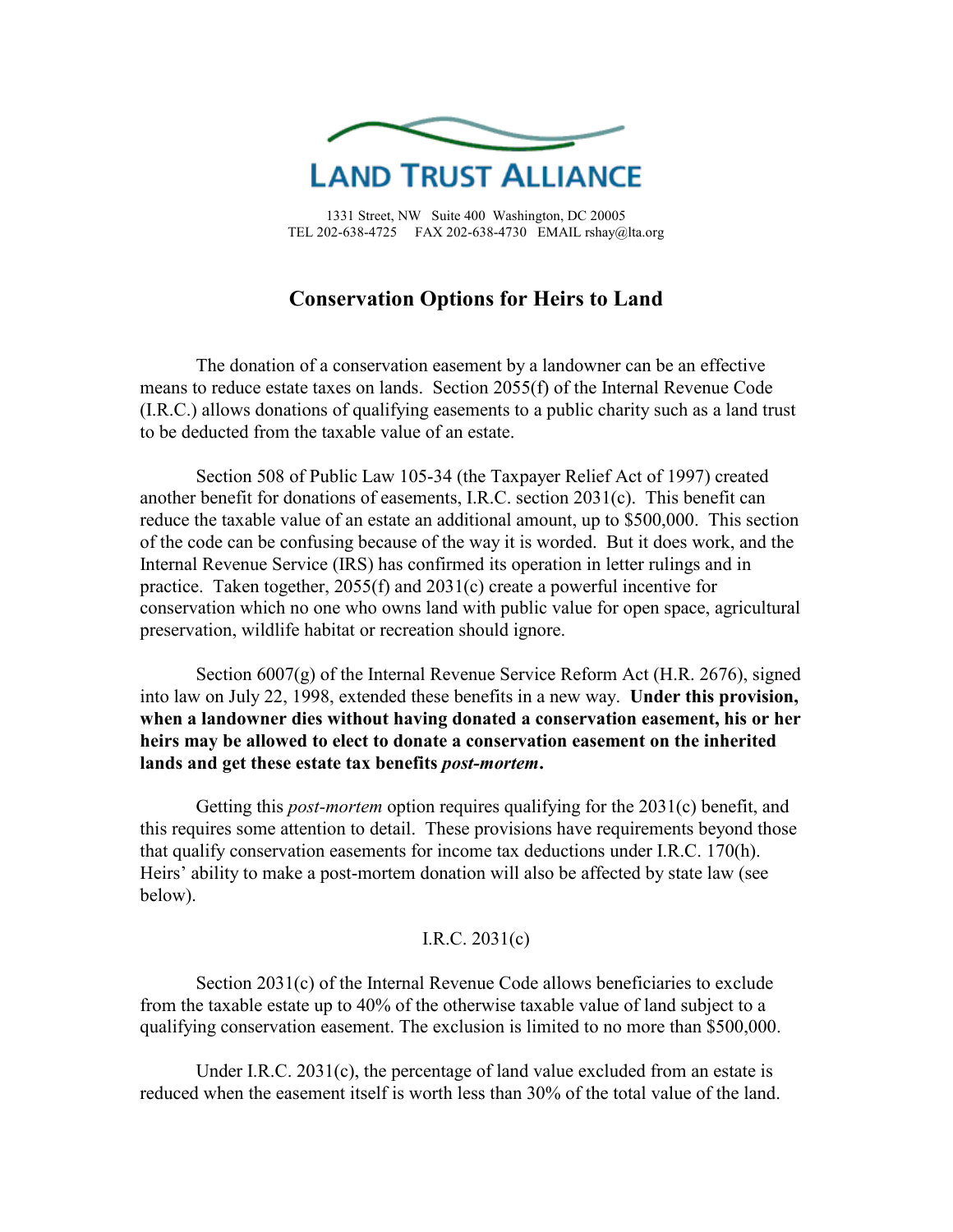Retained development rights are fully subject to estate tax, but payment of the tax can be deferred for up to two years.

#### WHAT LAND QUALIFIES?

 As passed in 1997, IRC 2031(c) applied only to certain geographic areas near metropolitan statistical areas, national parks, federally-designated Wilderness Areas, or Urban National Forests (a designation of the U.S. Forest Service). But section 551 of the tax bill enacted in 2001 (H.R. 1835, P.L 107-16) eliminates those restrictions, **making property anywhere in the United States eligible**. That law also makes it clear that the values to be used to determine what percentage of the property's value is encumbered by the easement are the values at the time of donation.

 The land must have been owned by the decedent or a member of his family for three years prior to death. Property subject to a mortgage is eligible for the 1997 exclusion only to the extent of the net equity in the property. The value of structures cannot be counted in any way in applying these provisions -- only the value of the land.

 Generally, the value of rights retained to use the land for commercial purposes cannot be excluded from the taxable estate. However, the value of retained rights that are "subordinate to and directly supportive of the use of land as a farm" may be excluded. Such uses include timber cultivation and harvest.

#### WHAT EASEMENTS QUALIFY?

 To qualify for these benefits, easements must first qualify for a deduction under section 170(h) of the I.R.C. They must be perpetual conservation easements, donated to a public charity such as a land trust, or to a governmental entity. The easement must protect outdoor recreation or education resources, wildlife habitat, or open space "for the scenic enjoyment of the general public or in fulfillment of a clearly delineated public conservation policy." Easements solely for the purpose of historic preservation qualify under section 170(h), **but they do not qualify for the benefits of IRC 2031(c)**.

 To qualify for IRC 2031(c), **an easement must also prohibit all but "***de minimus***" commercial recreational activities**. The authors of the provision, however, did specify in the legislative history of the 1997 bill that they did not intend hunting or fishing to be considered "commercial recreational activities."

### WHO CLAIMS THE BENEFIT?

 IRC 2031(c) can be used for a conservation easement donated in a will or prior to death. But where it is the heirs who are making the donation, the executor must make an irrevocable election to take these benefits. Such an election can be made only if the easement is placed on the land by the executor or beneficiaries before the filing of estate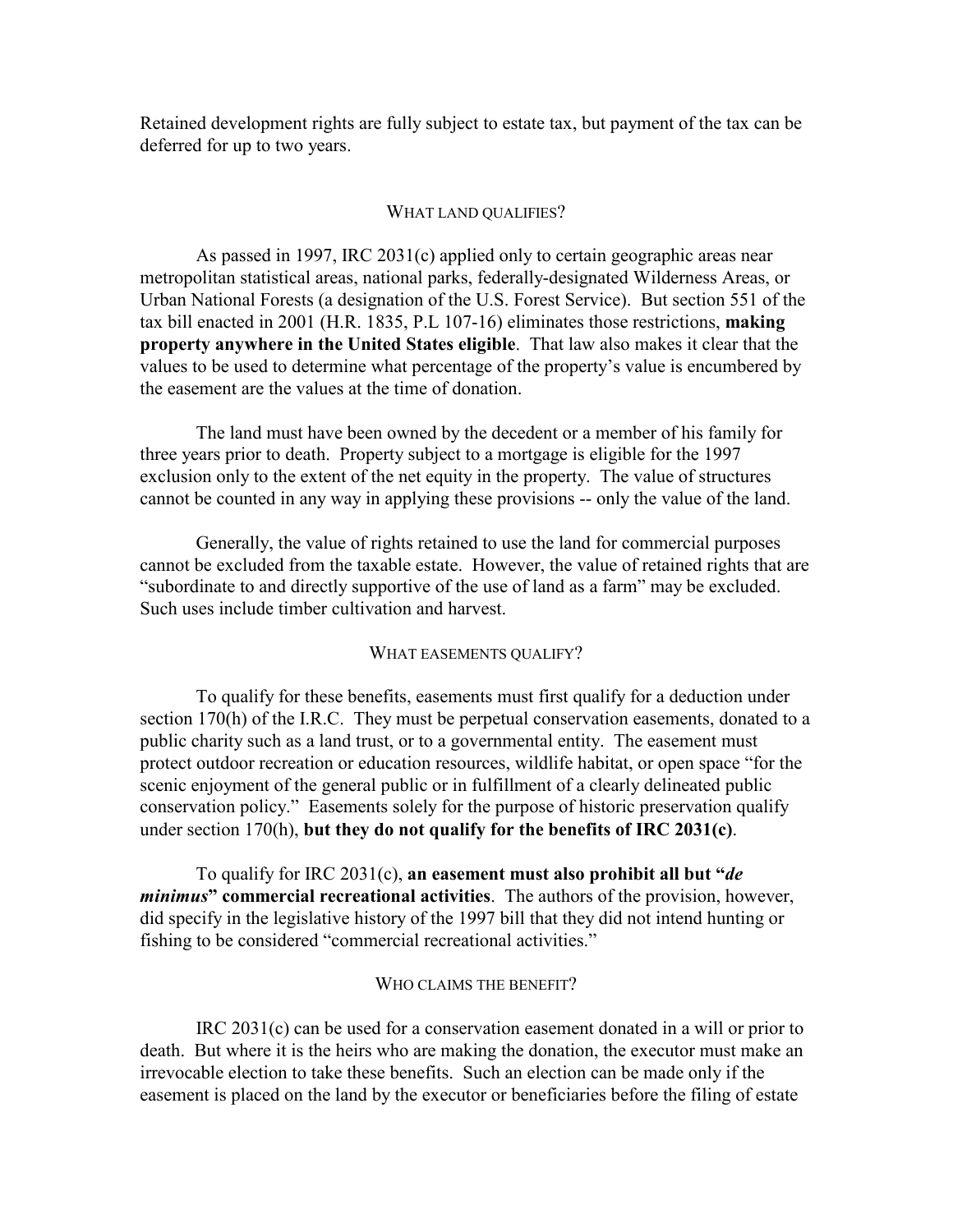taxes -- generally nine months from the death of the decedent. **Land excluded from estate tax under this provision will receive a carryover basis rather than a steppedup basis for purposes of calculating any gain on a subsequent sale.**

#### WHEN WILL THESE PROVISIONS GO INTO EFFECT?

All of these provisions are now in effect.

### WHEN WILL WE KNOW MORE?

 The Internal Revenue Service will eventually write regulations interpreting these new provisions, and providing further guidance to those seeking to use them. But it will probably be years before such regulations are issued. There have been several private letter rulings confirming the operation of IRC 2031(c). These can be accessed on www.LTAnet.org, LTA's Web site for Sponsor member land trusts.

## WHAT ELSE SHOULD I KNOW?

 The existence of the post-mortem option is no substitute for good estate planning by a landowner. **The power of an executor to make a post-mortem donation of an easement may be limited by state probate law<sup>1</sup>** , and a disagreement among heirs could easily frustrate the use of these provisions to preserve family lands from development. In addition, good estate planning by a landowner can yield substantial additional benefits including income tax deductions under I.R.C. section 170(h), which are not allowed in cases where estate tax benefits are taken for easement donations made post-mortem.

 Landowners should always consult a qualified attorney in dealing with the particulars of their own situation.

<sup>&</sup>lt;sup>1</sup> For information on state laws and the ability to make a post-mortem donation, attorneys should see Robert Levin's article in Tax Notes, V. 89, Number 5, October 30, 2000, p. 661 et seq. Available at www.ltanet.org/objects/view.acs?object\_id=11140 on LTAnet, LTA's Web site for Sponsor member land trusts.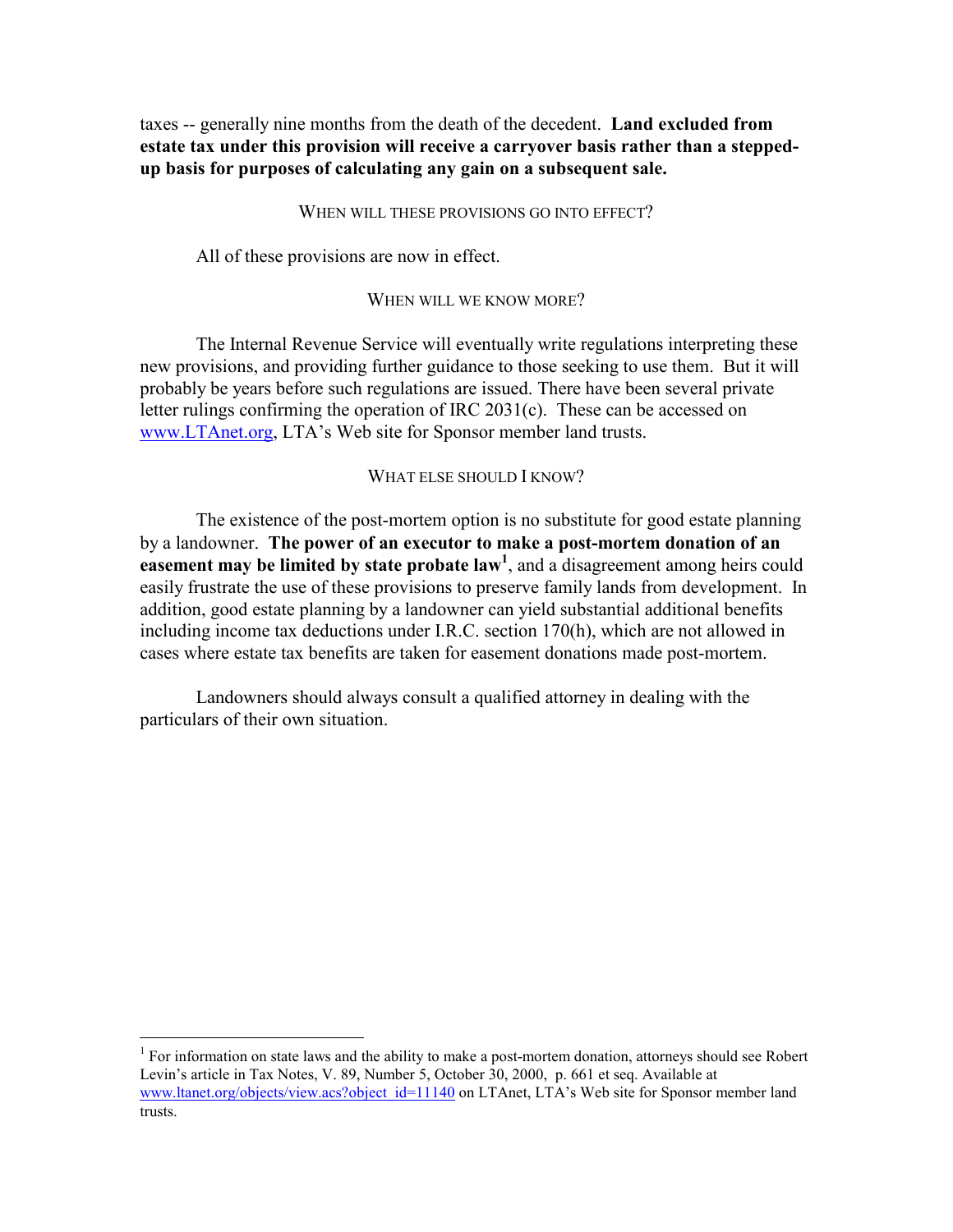## **TITLE 26 > Subtitle B > CHAPTER 11 > Subchapter A > PART III > Sec. 2031(c) – "The American Farm and Ranch Protection Act " Sec. 2031. - Definition of gross estate**

 **(c)** Estate tax with respect to land subject to a qualified conservation easement

**(1)** In general.-- If the executor makes the election described in paragraph (6), then, except as otherwise provided in this subsection, there shall be excluded from the gross estate the lesser of -

**(A)** the applicable percentage of the value of land subject to a qualified conservation easement, reduced by the amount of any deduction under section 2055(f) with respect to such land, or

**(B)** the exclusion limitation.

**(2)** Applicable percentage.-- For purposes of paragraph (1), the term ''applicable percentage'' means 40 percent reduced (but not below zero) by 2 percentage points for each percentage point (or fraction thereof) by which the value of the qualified conservation easement is less than 30 percent of the value of the land  $[1]$  (determined without regard to the value of such easement and reduced by the value of any retained development right (as defined in paragraph (5)). The values taken into account under the preceding sentence shall be such values as of the date of the contribution referred to in paragraph (8)(B).

**(3)** Exclusion limitation.-- For purposes of paragraph (1), the exclusion limitation is the limitation determined in accordance with the following table: In the case of estates of The exclusion decedents dying during: limitation is: 1998 \$100,000 1999 \$200,000 2000 \$300,000 2001 \$400,000 2002 or thereafter \$500,000.

**(4)** Treatment of certain indebtedness.--

**(A)** In general.-- The exclusion provided in paragraph (1) shall not apply to the extent that the land is debt-financed property.

**(B)** Definitions.-- For purposes of this paragraph -

**(i)** Debt-financed property.-- The term ''debt-financed property'' means any property with respect to which there is an acquisition indebtedness (as defined in clause (ii)) on the date of the decedent's death.

**(ii)** Acquisition indebtedness.-- The term ''acquisition indebtedness'' means, with respect to debt-financed property, the unpaid amount of -

**(I)** the indebtedness incurred by the donor in acquiring such property,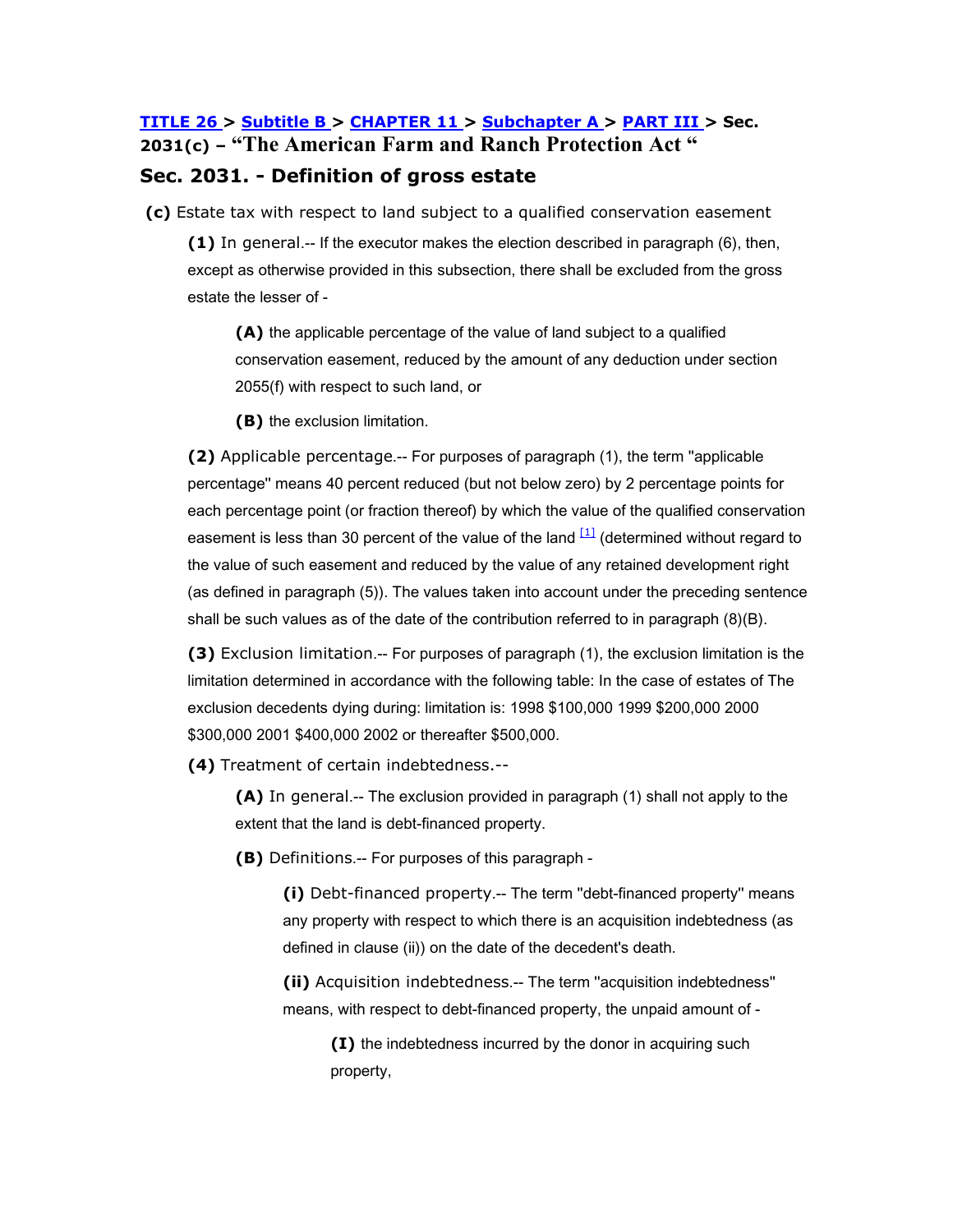**(II)** the indebtedness incurred before the acquisition of such property if such indebtedness would not have been incurred but for such acquisition,

**(III)** the indebtedness incurred after the acquisition of such property if such indebtedness would not have been incurred but for such acquisition and the incurrence of such indebtedness was reasonably foreseeable at the time of such acquisition, and

**(IV)** the extension, renewal, or refinancing of an acquisition indebtedness.

**(5)** Treatment of retained development right.--

**(A)** In general.-- Paragraph (1) shall not apply to the value of any development right retained by the donor in the conveyance of a qualified conservation easement.

**(B)** Termination of retained development right.-- If every person in being who has an interest (whether or not in possession) in the land executes an agreement to extinguish permanently some or all of any development rights (as defined in subparagraph (D)) retained by the donor on or before the date for filing the return of the tax imposed by section 2001, then any tax imposed by section 2001 shall be reduced accordingly. Such agreement shall be filed with the return of the tax imposed by section 2001. The agreement shall be in such form as the Secretary shall prescribe.

**(C)** Additional tax.-- Any failure to implement the agreement described in subparagraph (B) not later than the earlier of -

**(i)** the date which is 2 years after the date of the decedent's death, or

**(ii)** the date of the sale of such land subject to the qualified conservation easement, shall result in the imposition of an additional tax in the amount of the tax which would have been due on the retained development rights subject to such agreement. Such additional tax shall be due and payable on the last day of the 6th month following such date.

**(D)** Development right defined.-- For purposes of this paragraph, the term ''development right'' means any right to use the land subject to the qualified conservation easement in which such right is retained for any commercial purpose which is not subordinate to and directly supportive of the use of such land as a farm for farming purposes (within the meaning of section 2032A(e)(5)).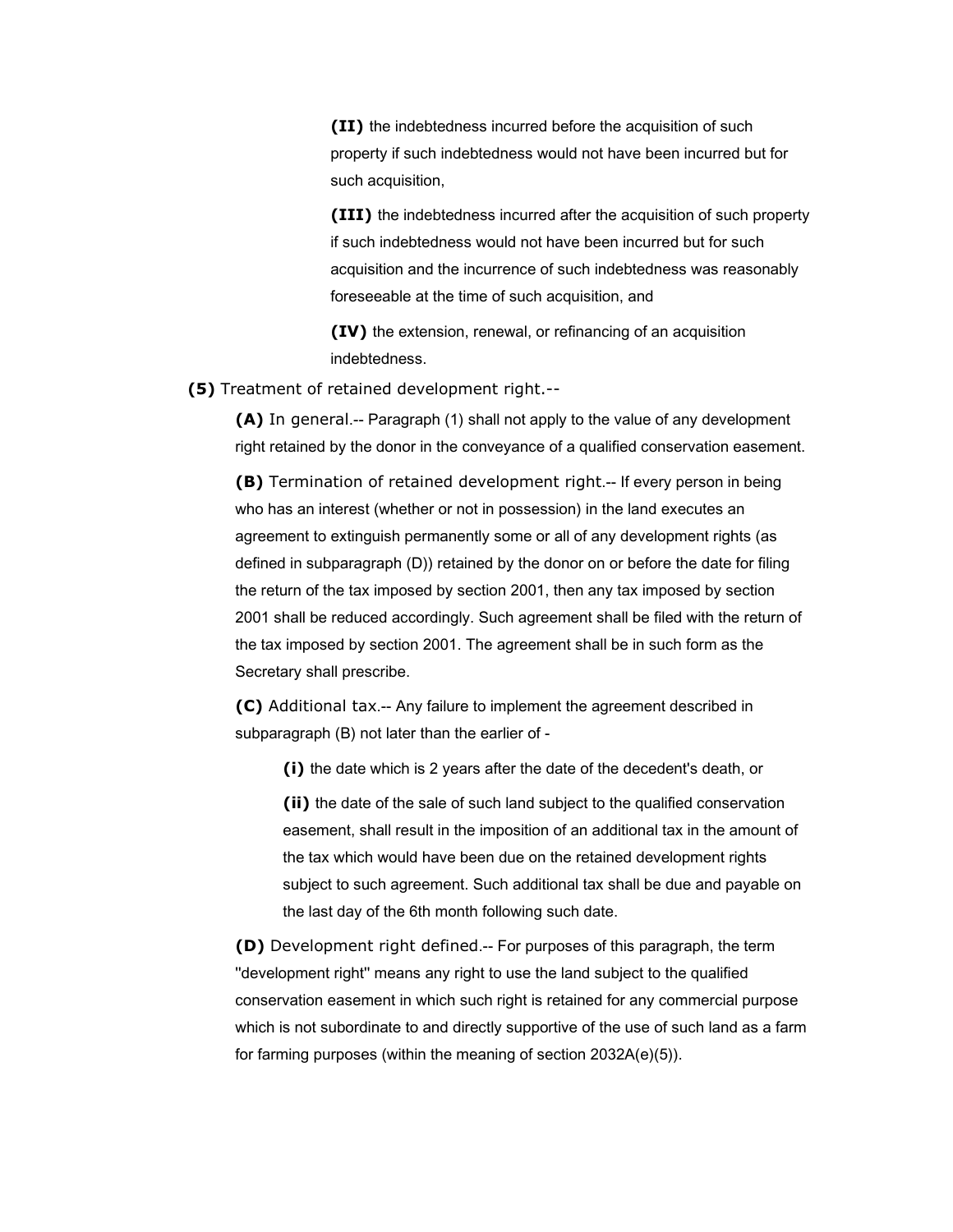**(6)** Election.-- The election under this subsection shall be made on or before the due date (including extensions) for filing the return of tax imposed by section 2001 and shall be made on such return. Such an election, once made, shall be irrevocable.

**(7)** Calculation of estate tax due.-- An executor making the election described in paragraph (6) shall, for purposes of calculating the amount of tax imposed by section 2001, include the value of any development right (as defined in paragraph (5)) retained by the donor in the conveyance of such qualified conservation easement. The computation of tax on any retained development right prescribed in this paragraph shall be done in such manner and on such forms as the Secretary shall prescribe.

**(8)** Definitions.-- For purposes of this subsection -

**(A)** Land subject to a qualified conservation easement.-- The term ''land subject to a qualified conservation easement'' means land -

**(i)** which is located in the United States or any possession of the United States,

**(ii)** which was owned by the decedent or a member of the decedent's family at all times during the 3-year period ending on the date of the decedent's death, and

**(iii)** with respect to which a qualified conservation easement has been made by an individual described in subparagraph (C), as of the date of the election described in paragraph (6).

**(B)** Qualified conservation easement.-- The term ''qualified conservation easement'' means a qualified conservation contribution (as defined in section 170(h)(1)) of a qualified real property interest (as defined in section 170(h)(2)(C)), except that clause (iv) of section 170(h)(4)(A) shall not apply, and the restriction on the use of such interest described in section  $170(h)(2)(C)$  shall include a prohibition on more than a de minimis use for a commercial recreational activity.

**(C)** Individual described.-- An individual is described in this subparagraph if such individual is -

**(i)** the decedent,

**(ii)** a member of the decedent's family,

**(iii)** the executor of the decedent's estate, or

**(iv)** the trustee of a trust the corpus of which includes the land to be subject to the qualified conservation easement.